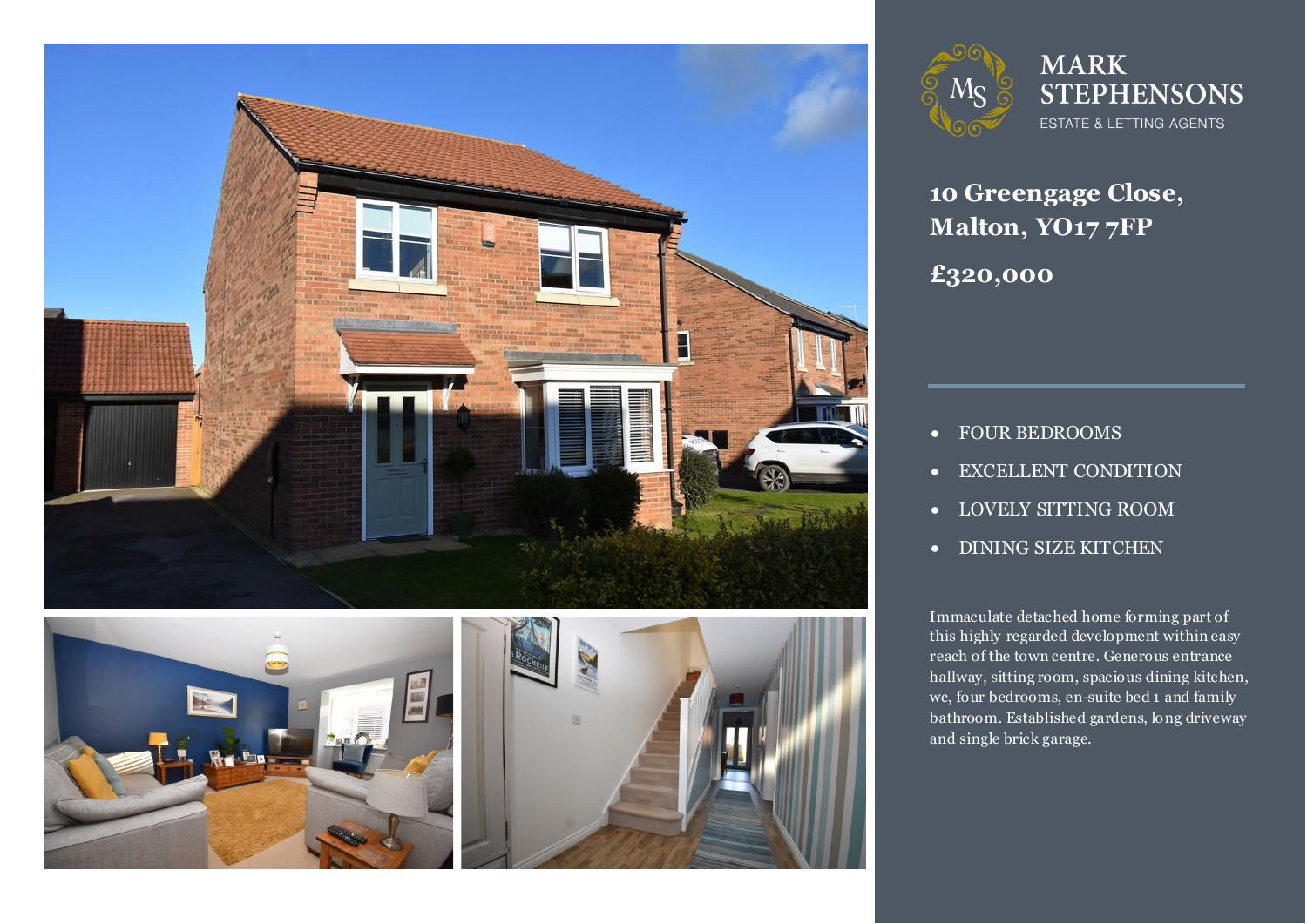

### DIRECTIONS

The property is best found by heading out of Malton on the B1257 towards Helmsley taking the second exit into the housing development at the roundabout at Broughton Rise. Greengage Close can be found on the left hand side.

**SERVICES** All mains services are connected to this property.

COUNCIL TAX Band D

ENTRANCE HALL Stairs leading off to the first floor.

LOUNGE Front window. Radiator.

WC Two piece suite. Radiator.

### KITCHEN DINER

Modern range of base and wall units. Integrated gas hob, electric oven and extractor fan. Space for fridge freezer, plumbing for dishwasher. French doors opening out onto the rear garden.

UTILITY ROOM Plumbing for washing machine. Base units.

FIRST FLOOR

LANDING Loft hatch.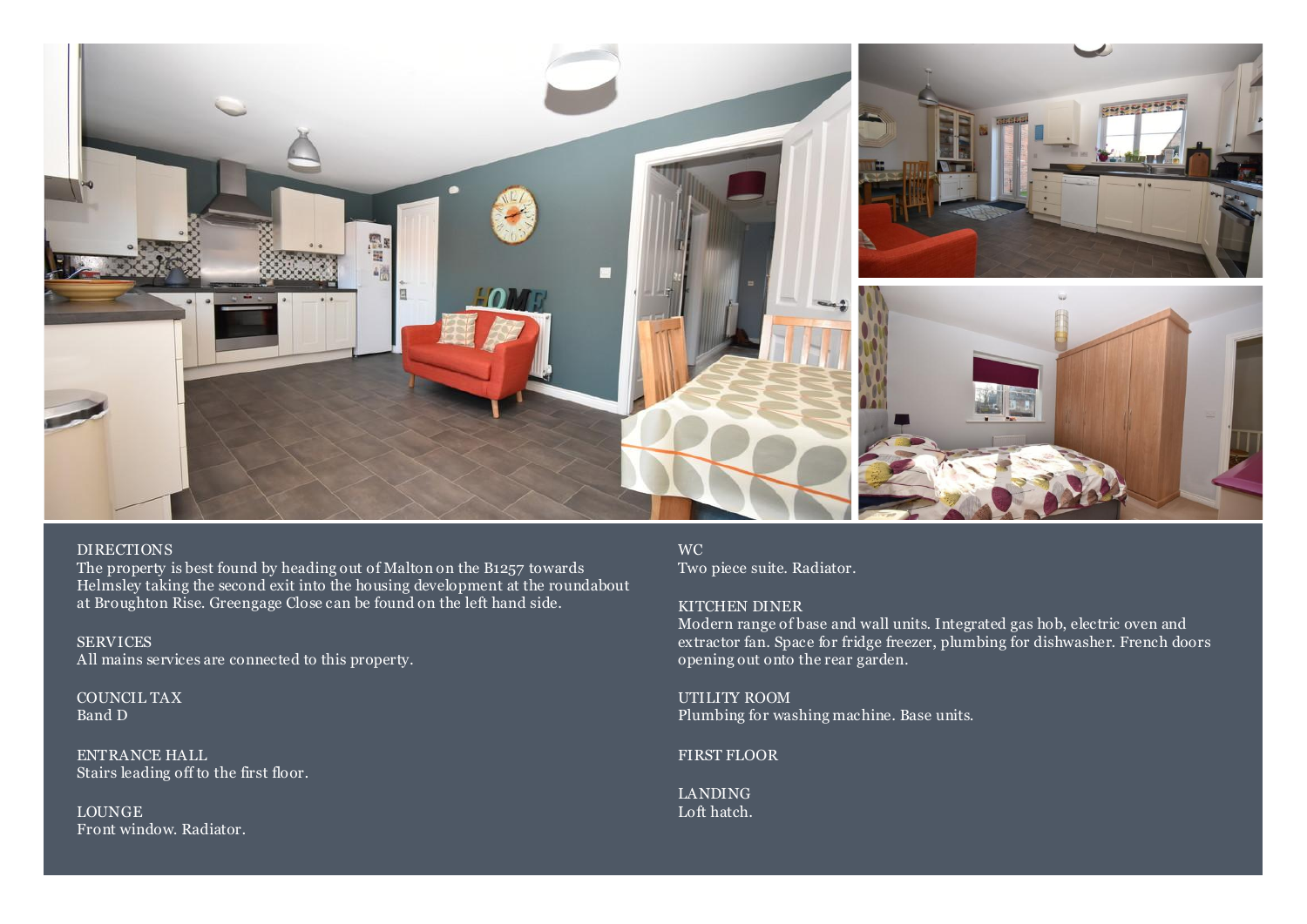



BEDROOM ONE Front window. Fitted wardrobes. Radiator.

ENSUITE Two piece suite with separate double shower cubicle. Radiator. BEDROOM TWO Rear window. Radiator.

BEDROOM THREE Rear window. Radiator.

BEDROOM FOUR Front window. Radiator.

**BATHROOM** Three piece suite with shower over bath. Radiator.

FRONT GARDEN Mainly laid to lawn with a small flower bed position just under the front window.

REAR GARDEN Mainly laid to lawn with shrub borders and fencing to the perimeter.